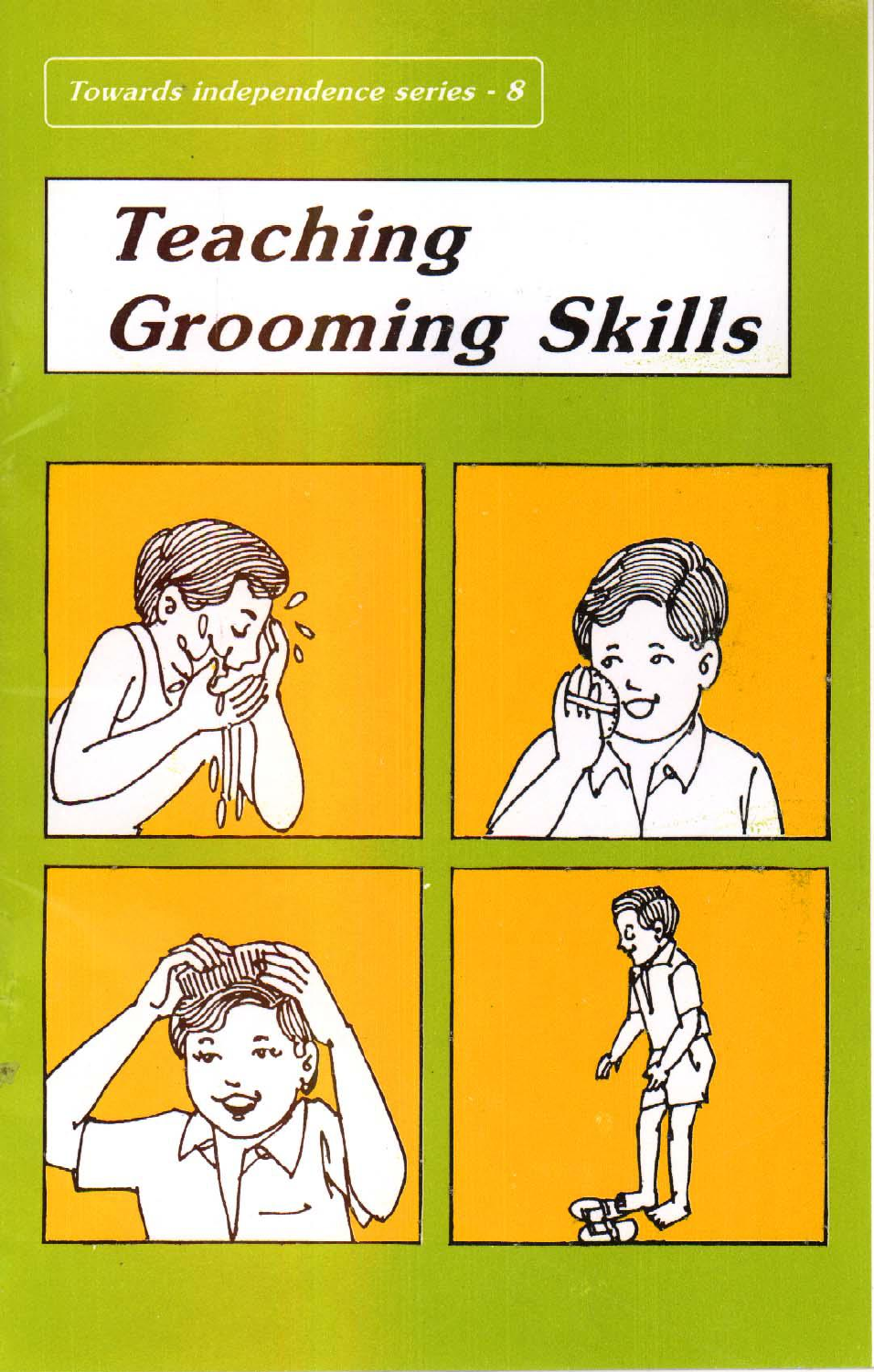# Teaching Grooming Skills

Towards independence series -8

(Funded by UNICEF)

National Institute for the Mentally Handicapped

(Ministry of Welfare, Govt. of India) Manovikas Nagar, Secunderabad 500 009. A.P. India

 $\tau \rightarrow \gamma$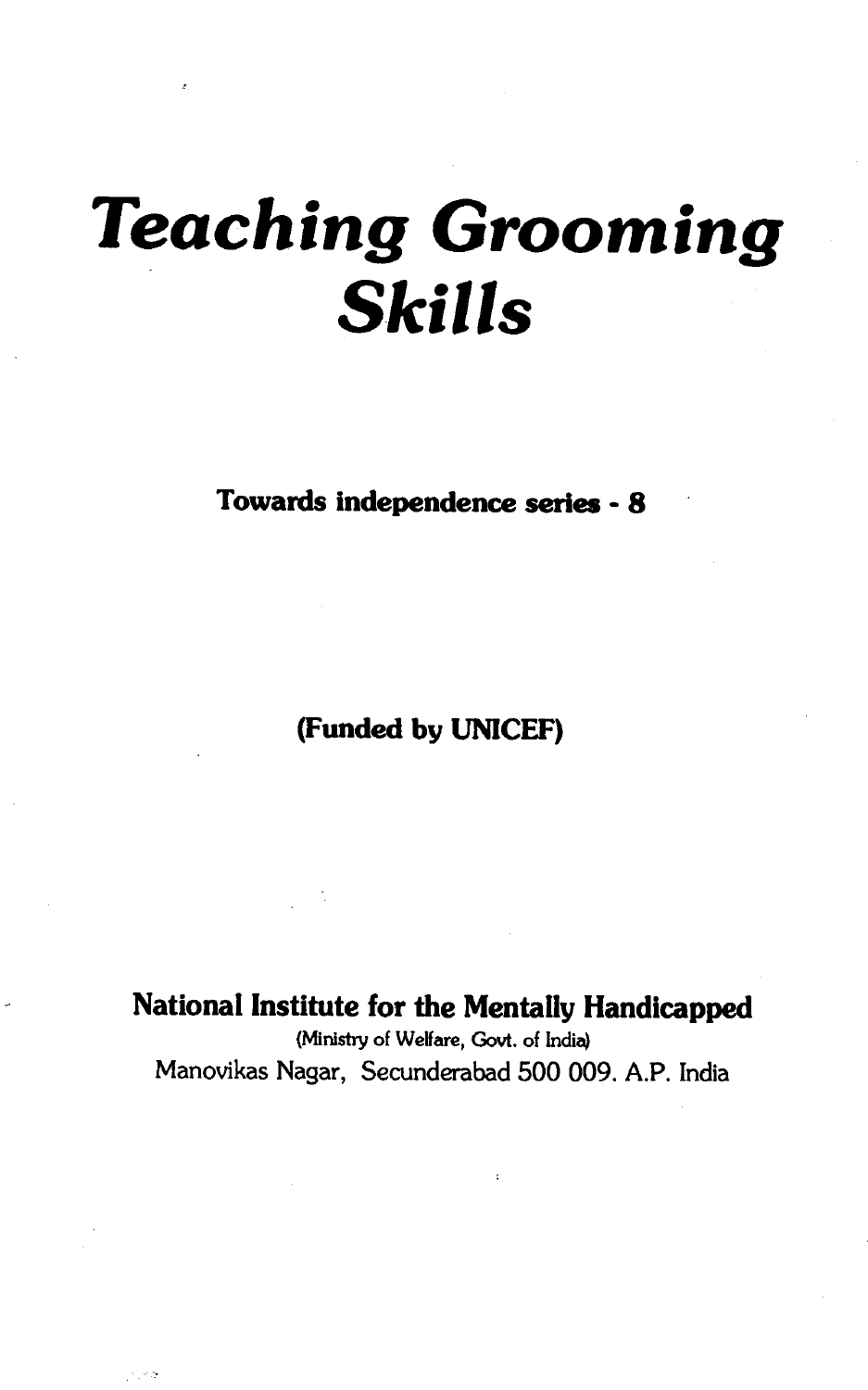Copyright  $\Phi$  National Institute for the Mentally Handicapped, 1990 All rights reserved. Reprint 1996

ÿ

Reprint 2001

#### Other titles in the series:

Enhancing Gross Motor Skills Fine Motor Skills Feeding on their own Toilet Training Teaching Brushing Skills Train Your Child to Bathe • We can Dress Ourselves Teaching Basic Social Skills

Artist: K. Nageswar Rao

e le S

Printed at : Sree Ramana Process, Secunderabad. Hello : 7811750

Ý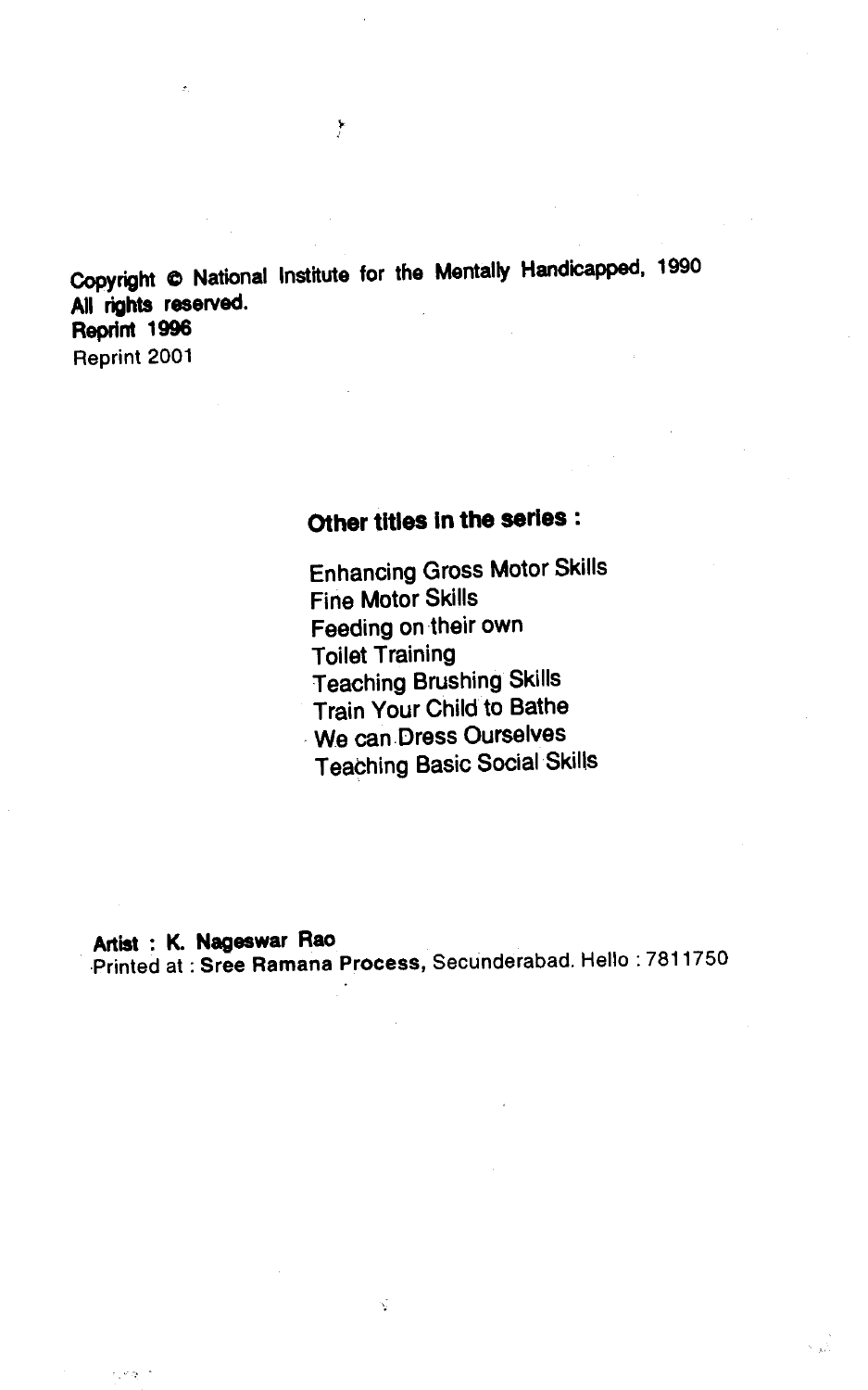Grooming refers to the different things we do to look clean and 'nice' - applying powder on the face, combing hair and so on....

# 'IS THERE ANYONE WHO IS NOT CONSCIOUS OF APPEARANCE?'

The answer is seemingly 'no' because everyone of us like to look neat and beautiful.



Mentally retarded children are no exception.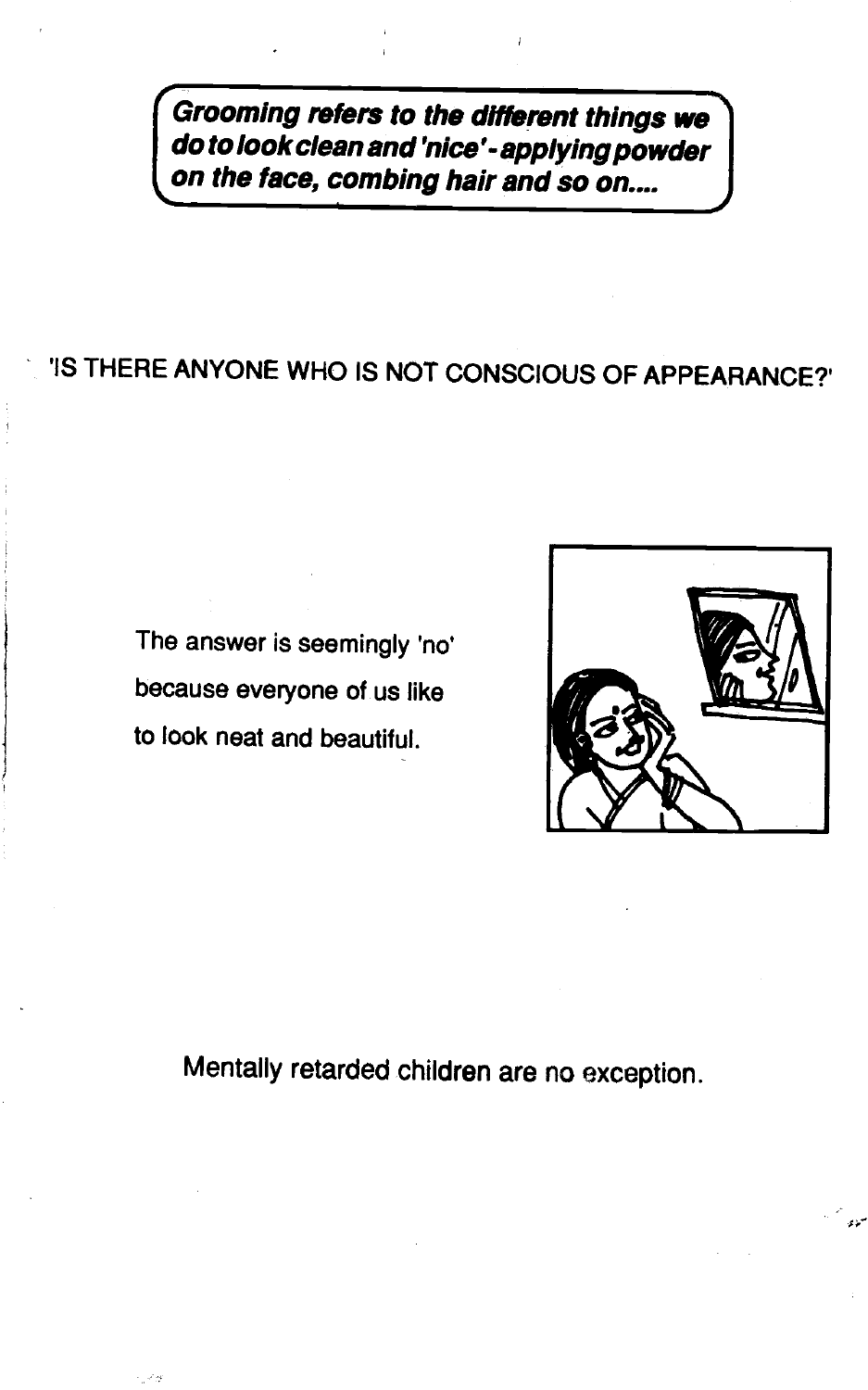With patient efforts on our part, it is possible to train mentally retarded children in 'grooming'.

# Training in grooming.....



- gives the child a sense of satisfaction and pride.
- enables him to appear the/way he wants.
- \* leads him towards more independence.
- enhances social acceptability.
- reduces the workload of the caretaker.

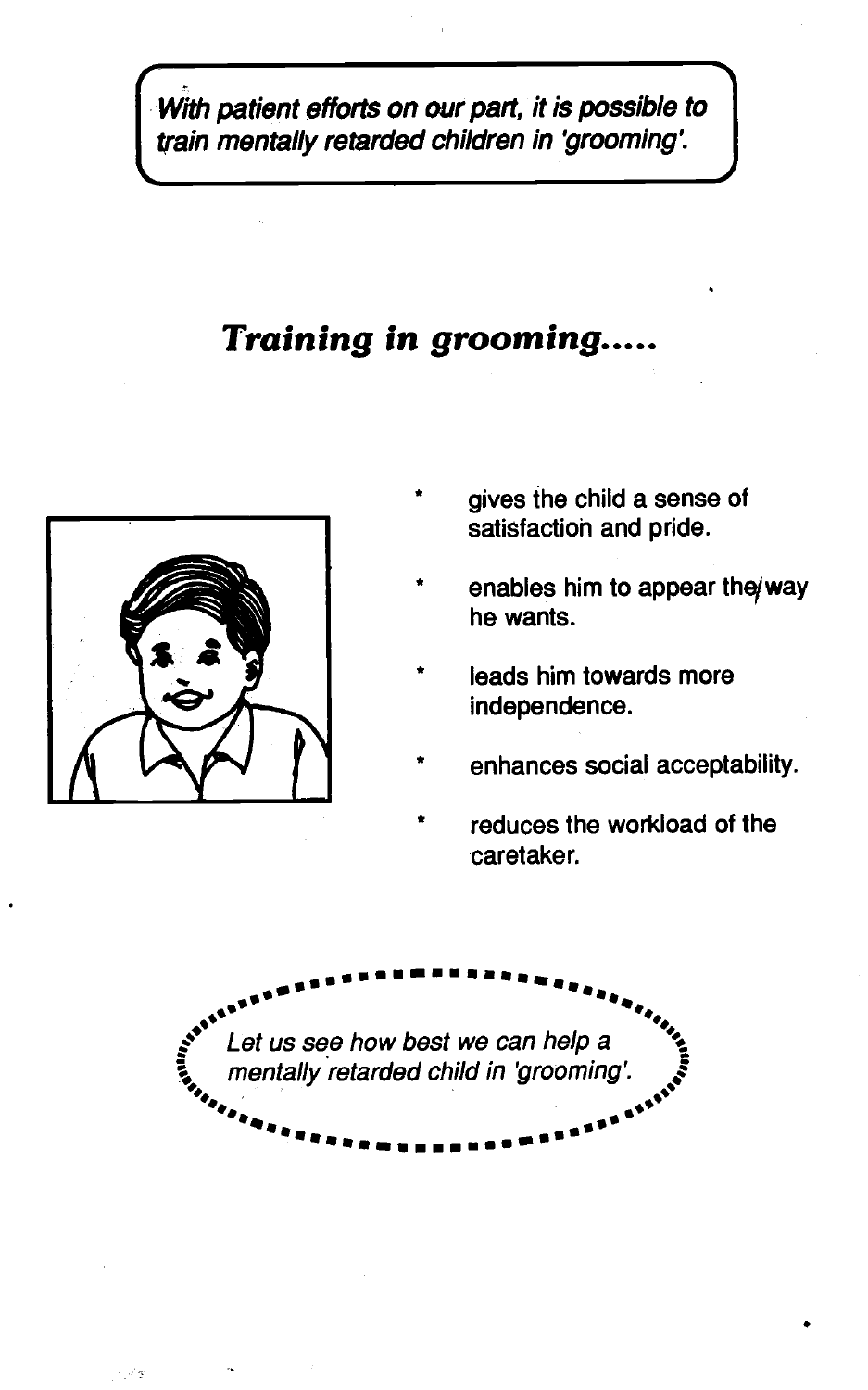

Make it a routine to have the child wash his/her face in the morning and evening, everyday.

- Train the child to check if soap, towel, bucket of water and mug, are within reach.
	- Wash your face as the child watches you.





Ask her to take handful of water and splash it on the face.

Let her take soap, rub it between palms and back of hands to form lather and apply it on the face.

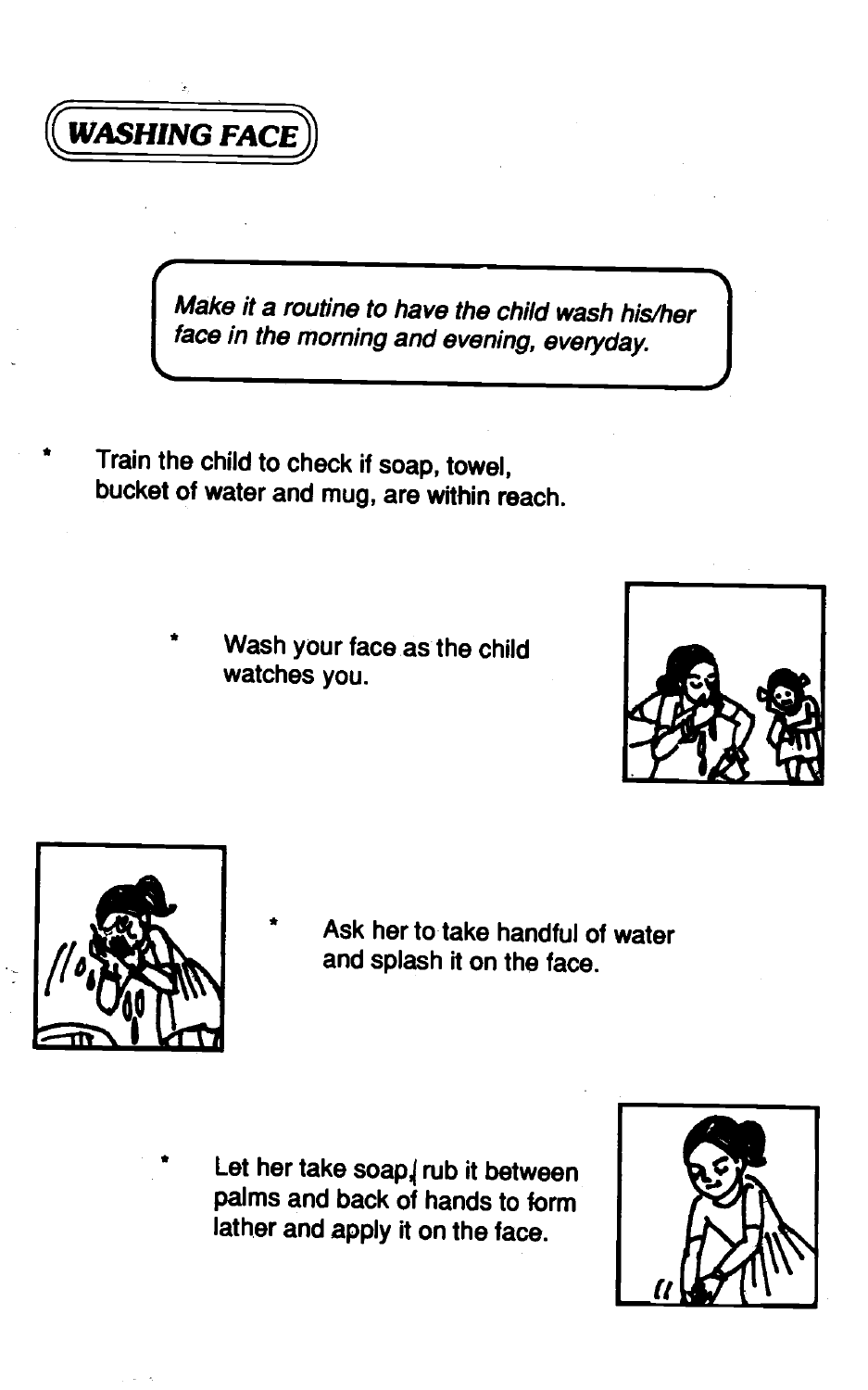

Make it a point to train the child to keep a mug full of water within reach, before she closes her eyes to apply lather on the face.

Ask her to take handful of water and splash on the face till the lather is completely washed off.





Guide her to dry her face.

PRAISE HER BY SAYING HOW CLEAN AND FRESH SHE LOOKS.

try to teach all the steps at a single stretch. Impart training in a step-by-step manner. Don't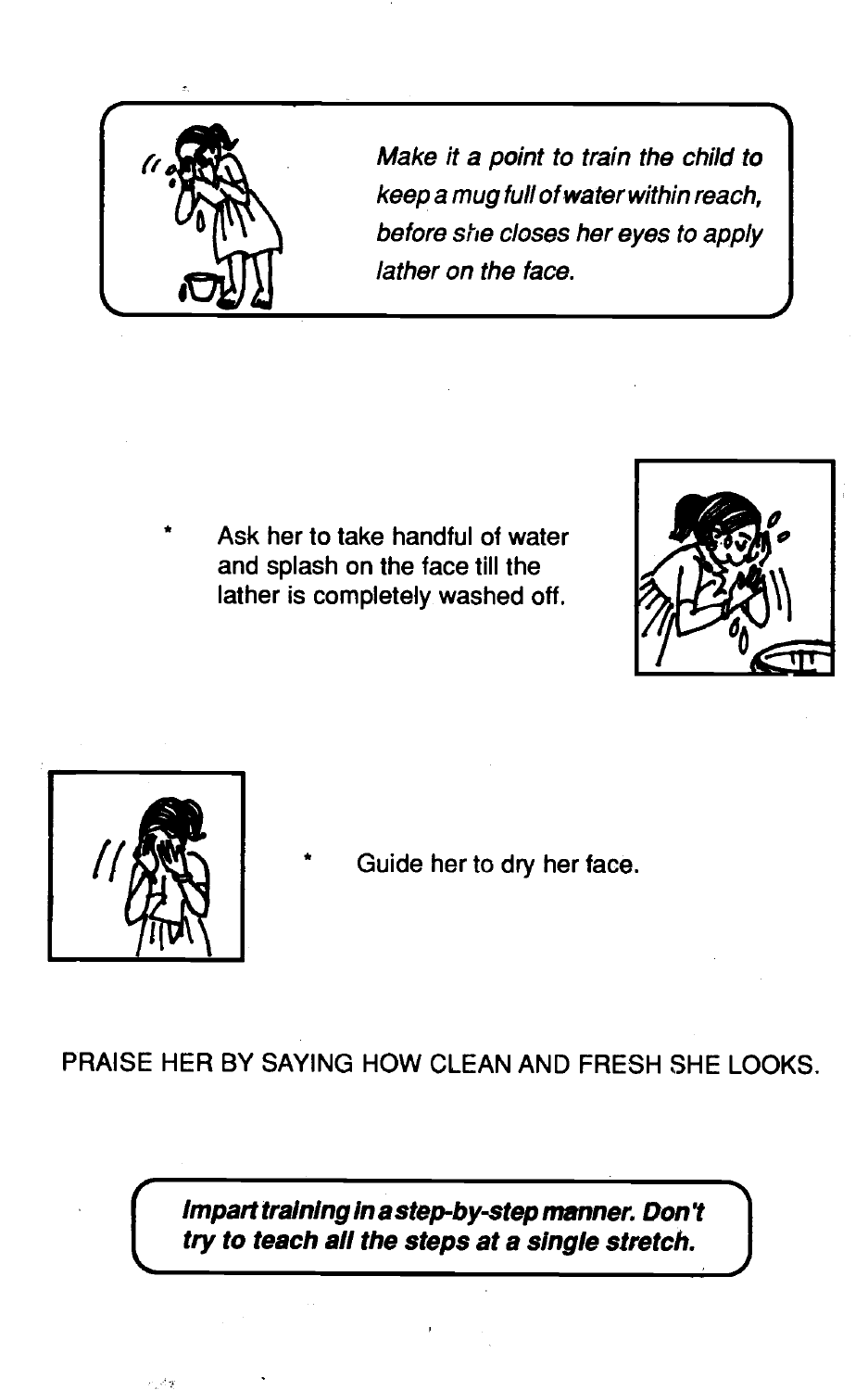

Show the child how to apply powder using puff.





- Ask her to do it by looking in a mirror.
- Appreciate the child's attempts by saying how nice she smells.





Draw the child's attention to advertisements relating to Talcum powders on T.V., Radio and magazines so that the child develops an interest in the activity.



Wearing of 'Bindi' can be made easier by using a sticker, in the case of girls who customarily wear it. Tel! the child how nice she looks after applying powder and wearing 'Bindi'.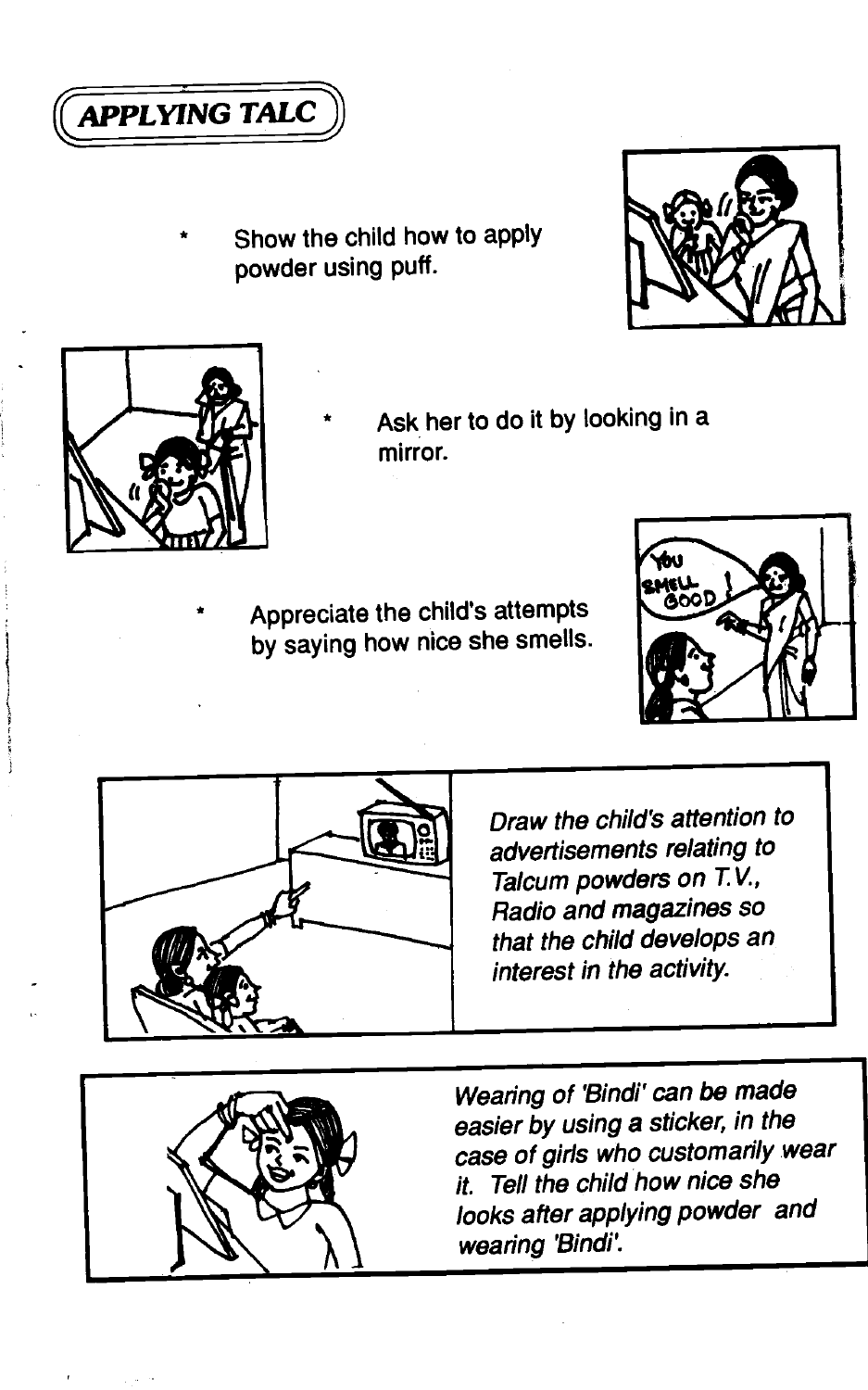

Train the child to comb his hair, both in the morning and evening.

Let him watch when you comb your hair.





Hold the child's hand and guide him to comb a small portion of the hair. Let him look into the mirror, as he combs.

Gradually increase the portion he is to comb.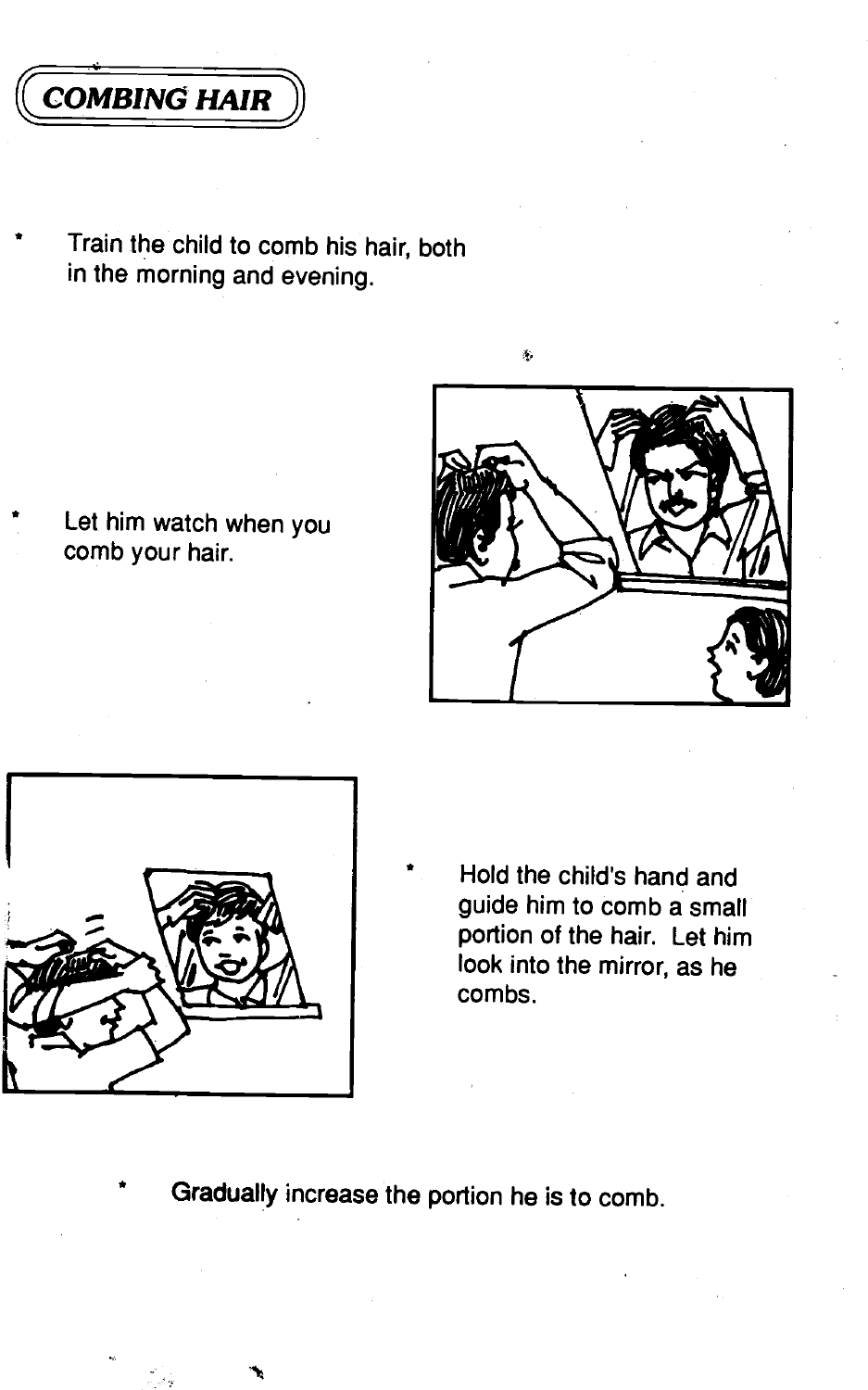

Ĉ

Withdraw help gradually.

#### PRAISE HIM BY SAYING HOW NEAT HE LOOKS.



# HINTS TO HELP 'COMBING'

- Help the child to unsnarl tangles, before he begins to comb hair.
- Give the child his own comb.
- Use a big comb, so that it is easy to hold.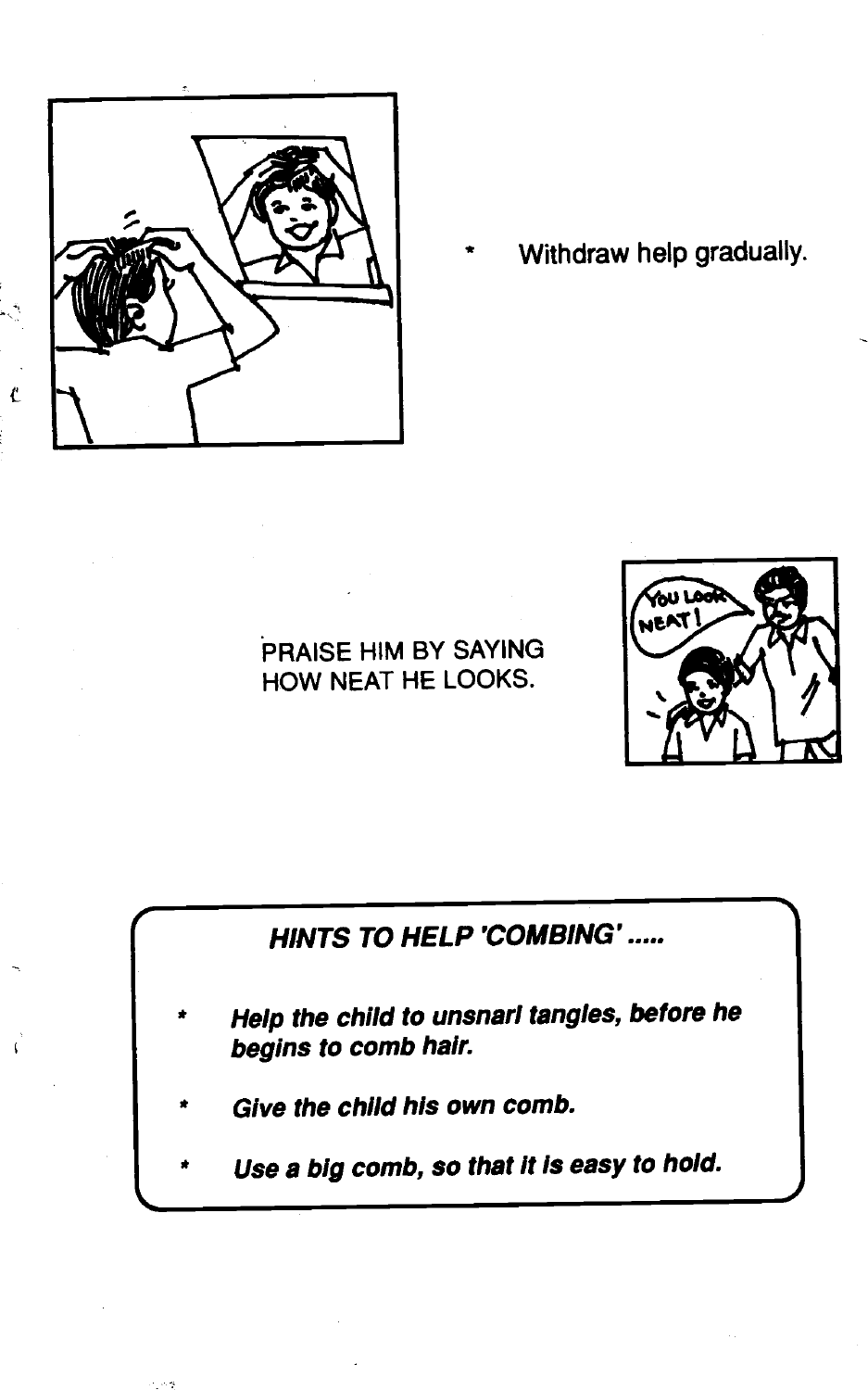

#### UNPLAITING:

# UNPLAITING IS LEARNT EARLIER THAN PLAITING.

- Allow the child to practice unplaiting her sister's/doll's hair.
- Let the child stand behind her sister. Hold the child's hand and show her how to unplait.





- Let her practice a number of times.
- Withdraw help slowly.

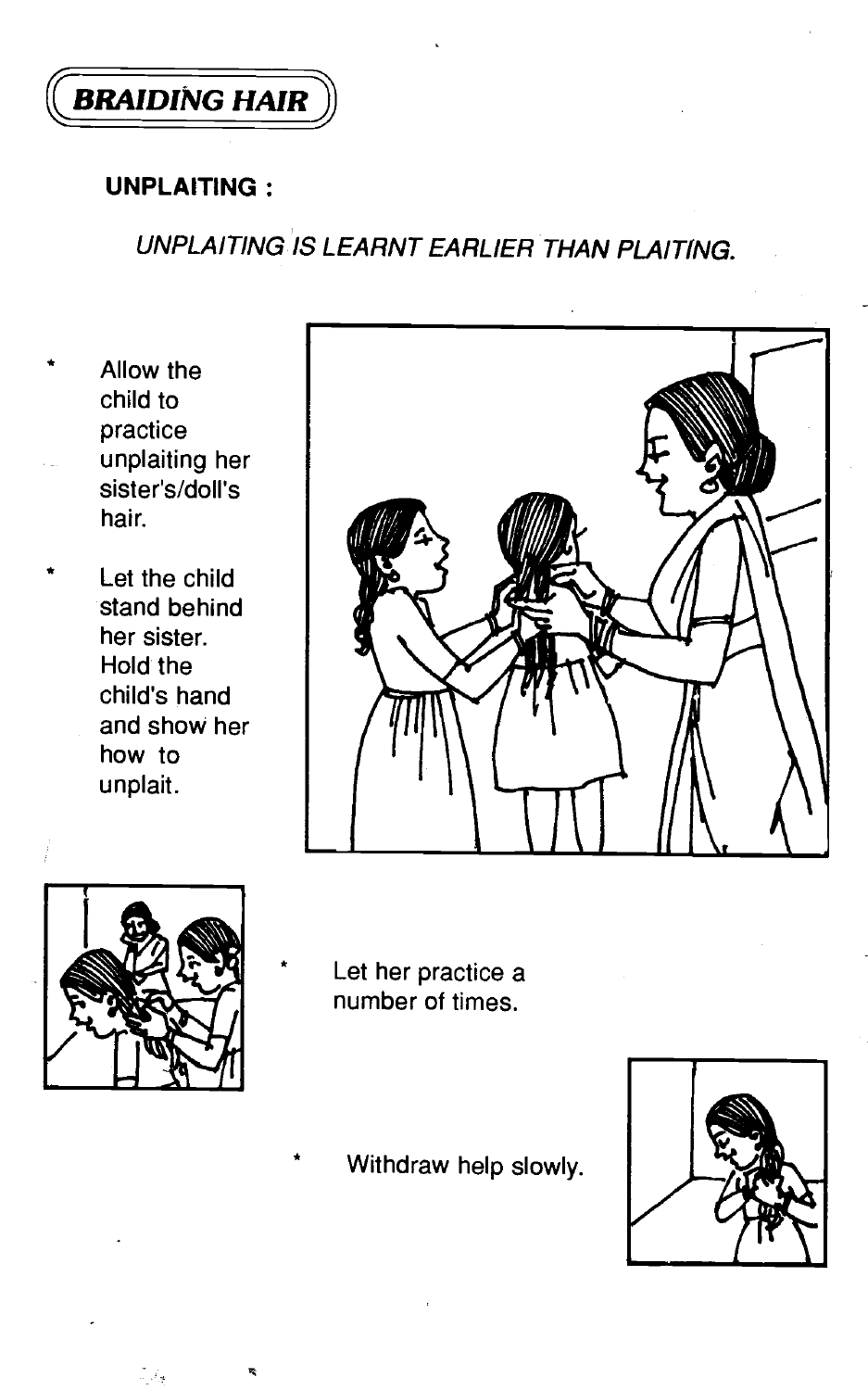# PLAITING:

- Take three long strips of cloth or ribbon. Tie them together with a knot at one end. Fix it to the frame of a window.
- Show her how plaiting is done.
- Stand behind her, place your hand over hers and guide her in doing it.
- Do a small portion at a time.





Once she learns plaiting, teach her to clasp a hair clip firmly.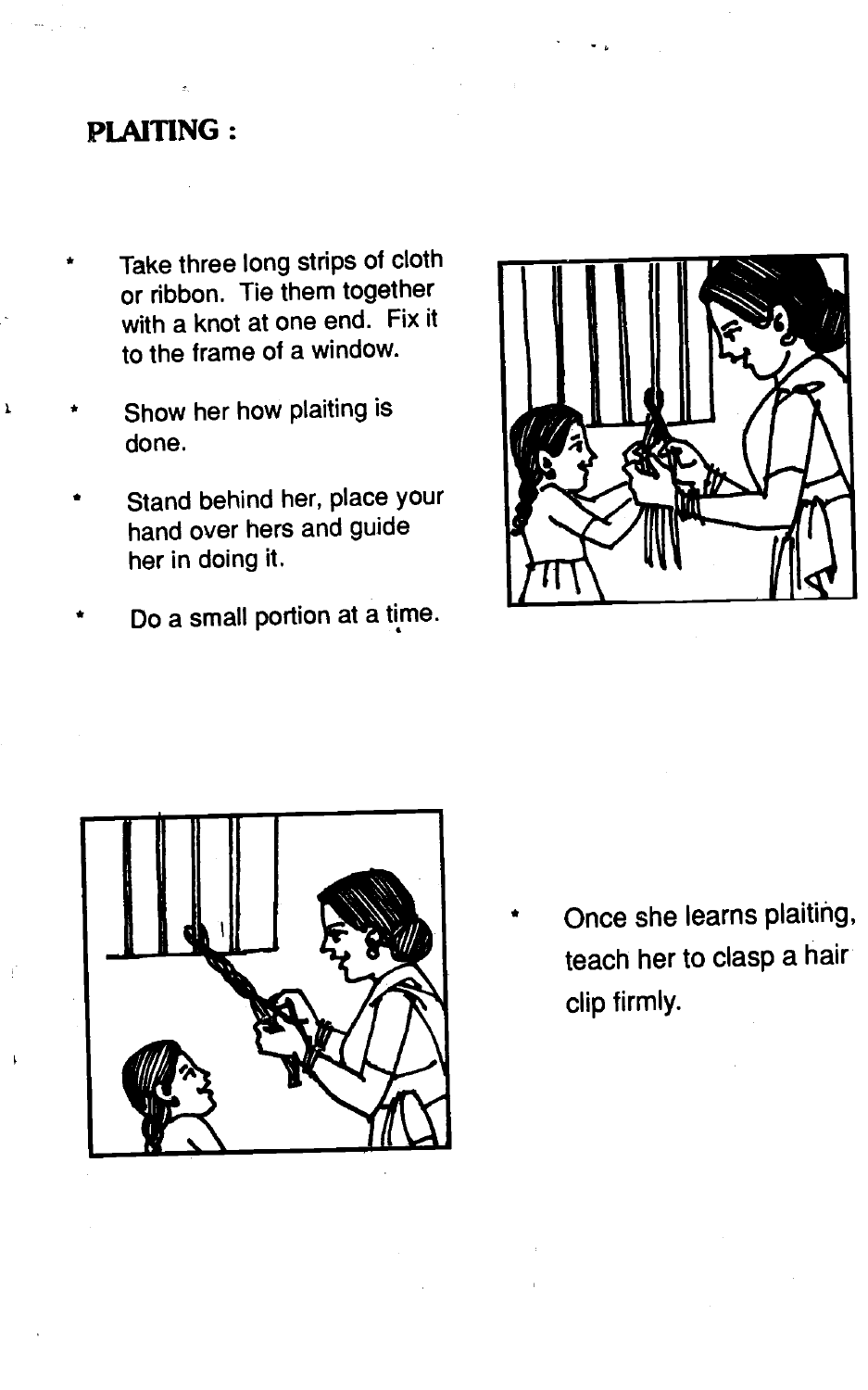Next, teach her to plait her own hair.



You plait for some length and then let her plait.

Let her plait by herself.



Appreciate her attempts by allowing her to wear her favourite hair clip, putting flowers on her hair and so on.



If the child has difficulty in learning how to plait even after training, it is better to keep her hair short and teach her how to.clip a pony tail.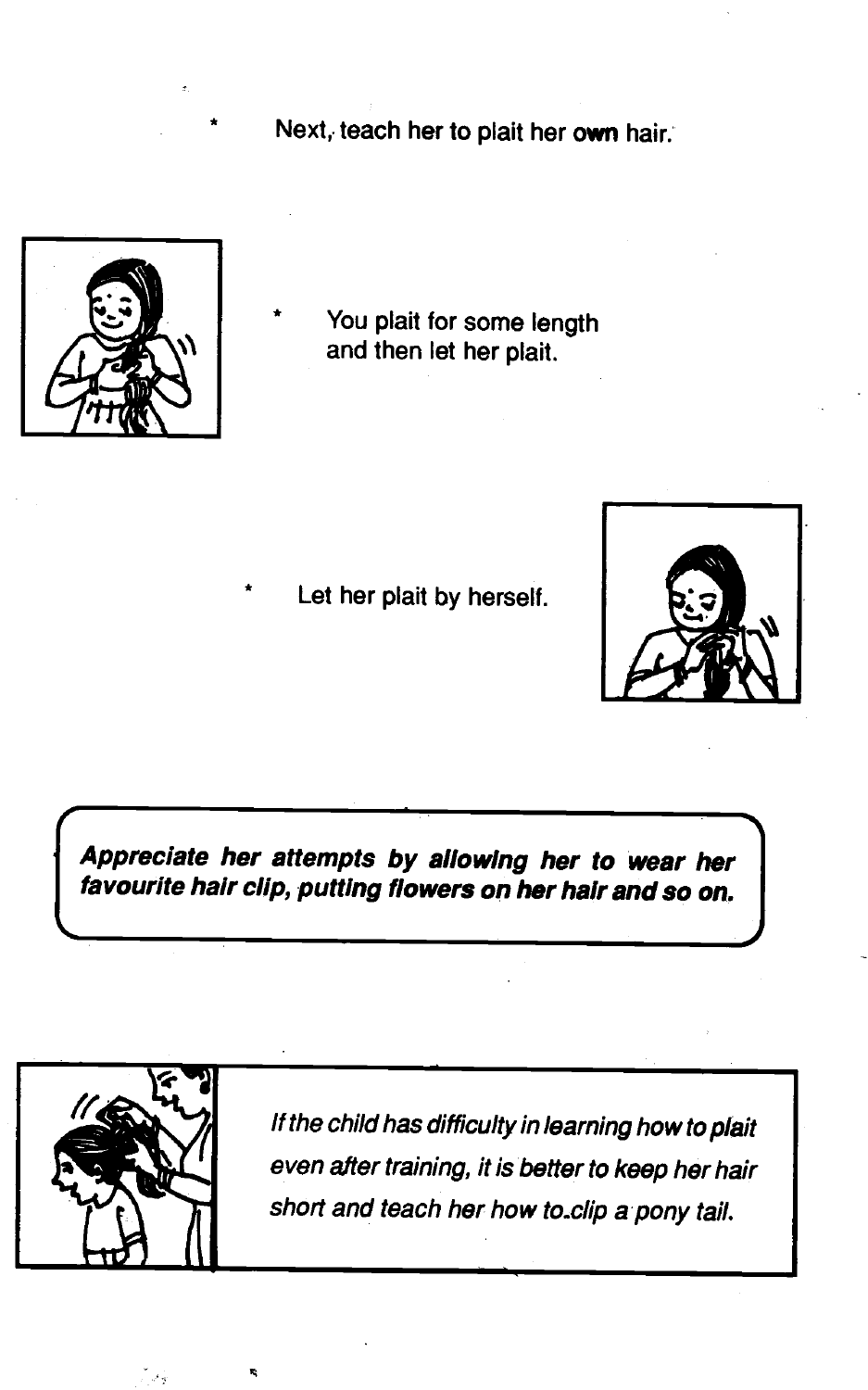

Show the child that each slipper goes into a particular foot.





þ

Mix the slippers in such a way that the child has to make a decision, as to which slipper goes on which foot.

Provide slippers with toe rings. Tell the child that the big toe should be in the ring. By this way, even without teaching right and left, correct way of wearing slippers can be taught.





If it is Hawaii slippers, show that when worn, the little toe should not touch the ground. If it touches, it is worn wrong.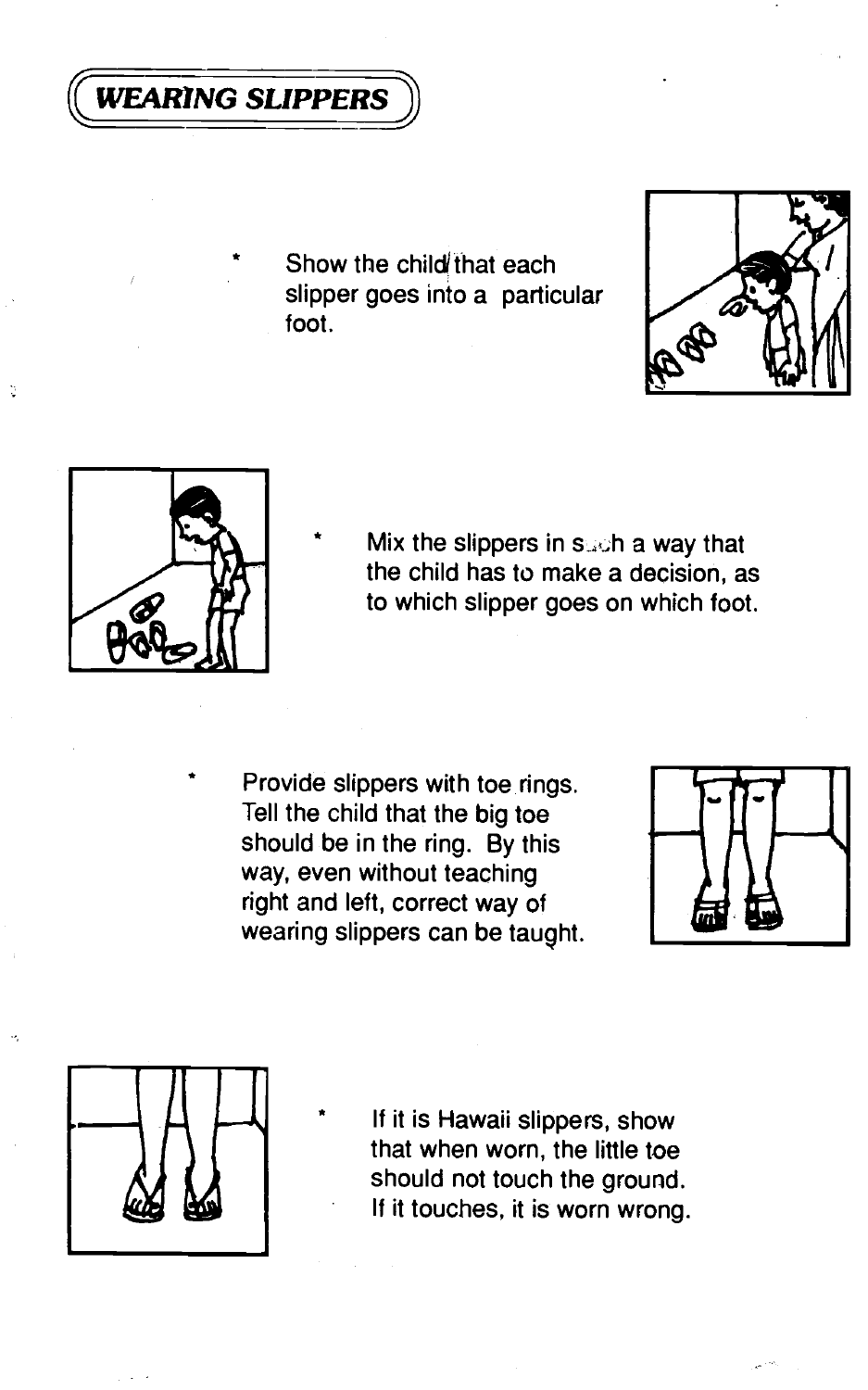

Teach the child to remove the, socks, before he can wear them.





Teach him to remove the shoes when laces are untied.

Demonstrate putting on socks.





Buy the socks that have a small white strip across the toes, or design in front, or mark them if they are plain

This will help him to put on his socks correctly.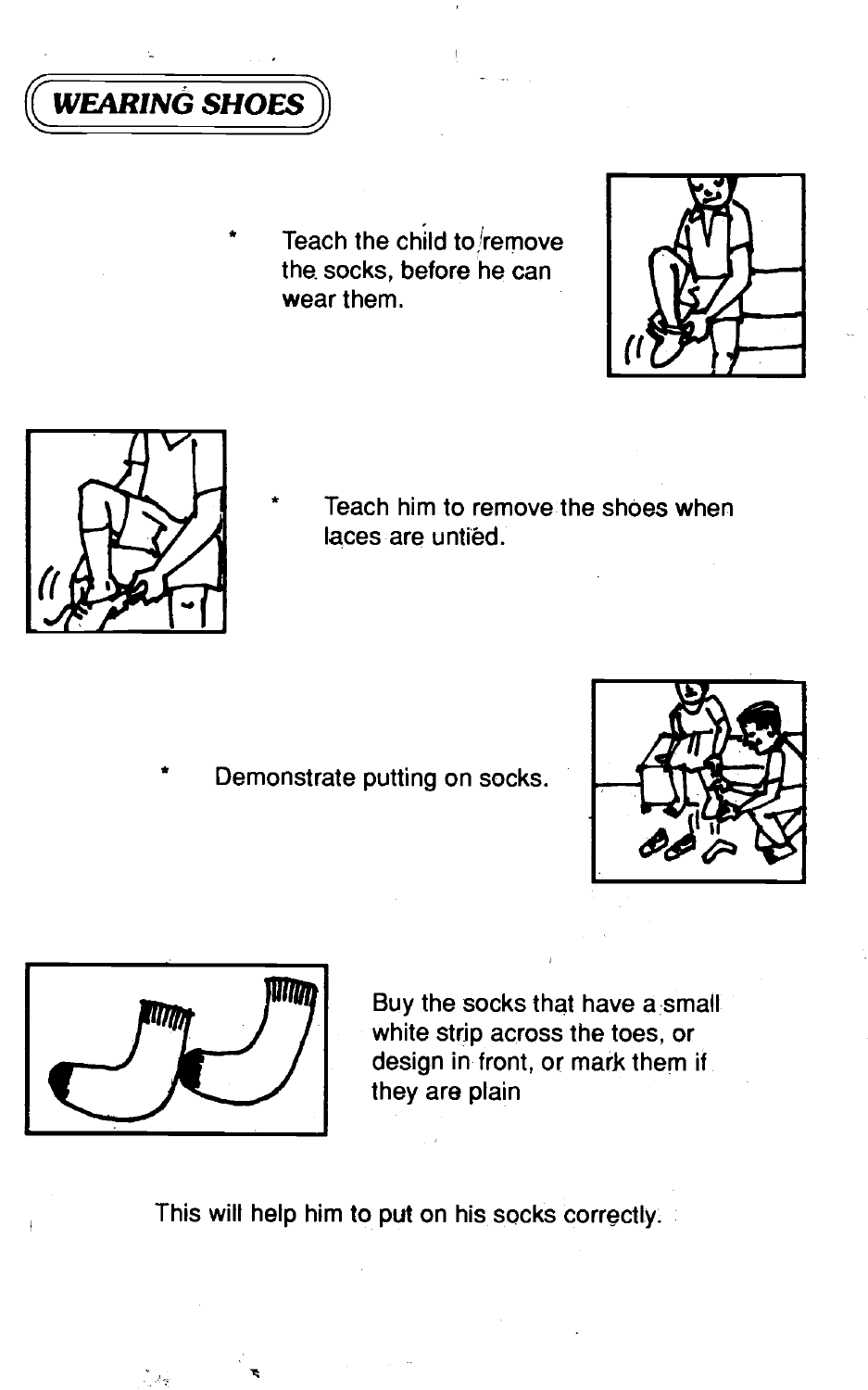

Show him how to slide toes into the shoes and pull them over the heel.

To identify right and left, make a mark at the right or left side of the heel on the inside and tell him the mark should/always be between feet and not outside.





 Demonstrate how to make a knot. Make him hold two pieces of lace in both hands. Guide him to cross the laces, and make the first knot. When he is able to make the first knot, guide him to make the second knot..

Let the child practice 'knotting' on dresses - pyjamas in the case of boys, skirts in the case of girls.

The problem of 'tying laces' can be overcome by the use of 'velcro' shoes or slip on Shoes.

Sandals:

Instruct that the sandals are worn right only if the buckles/  $\ell$ come on the outside of the feet.